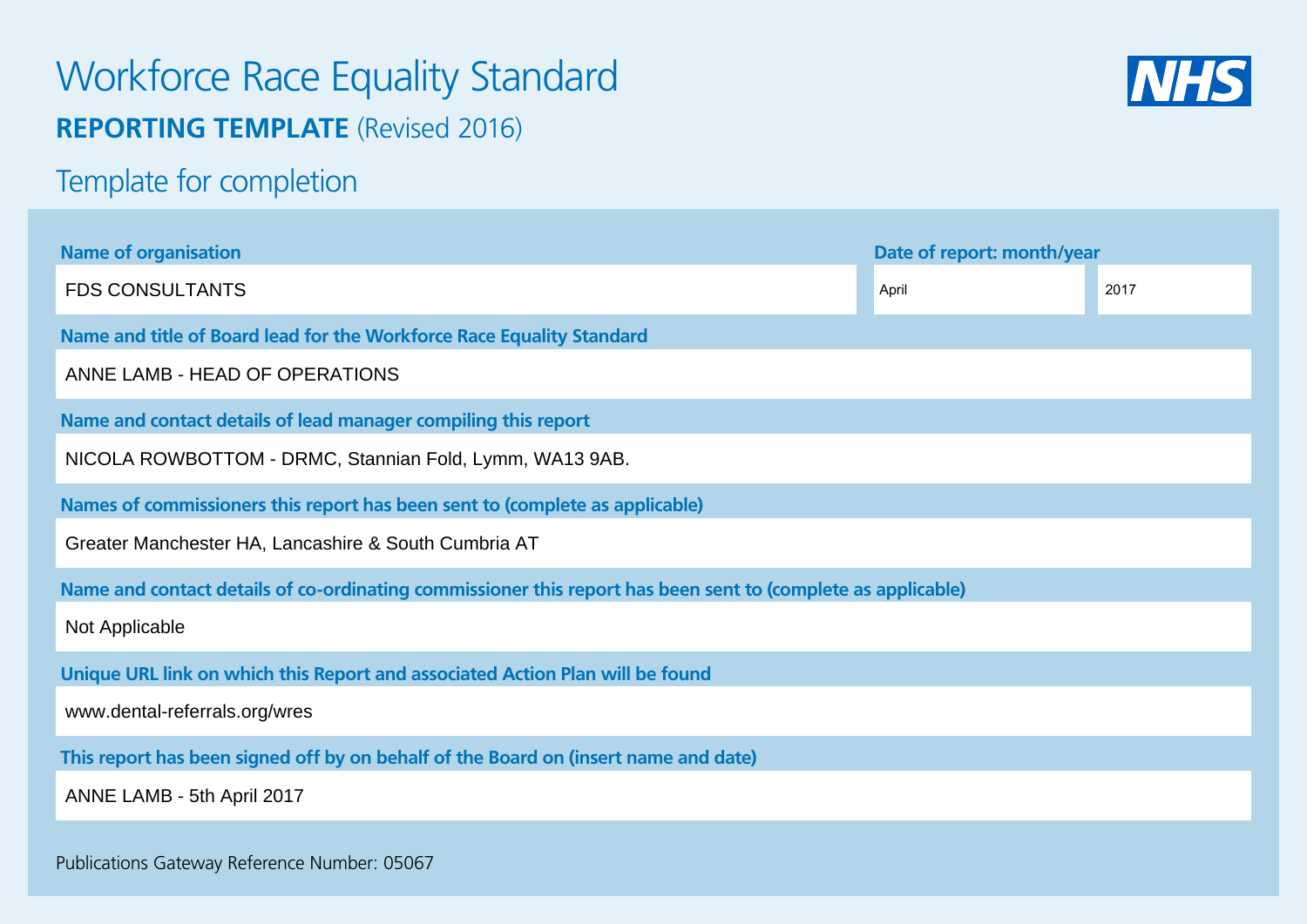#### 1. Background narrative

**a. Any issues of completeness of data**

#### **b. Any matters relating to reliability of comparisons with previous years**

We are a small organisation and we are therefore confident about the completeness of our data collection in this years evaluation.<br>.<br>. Any matters relating to reliability of comparisons with previous years<br>We have undertak

#### 2. Total numbers of staff

**a. Employed within this organisation at the date of the report**

**b. Proportion of BME staff employed within this organisation at the date of the report** 14<br><mark>p. F</mark><br>8%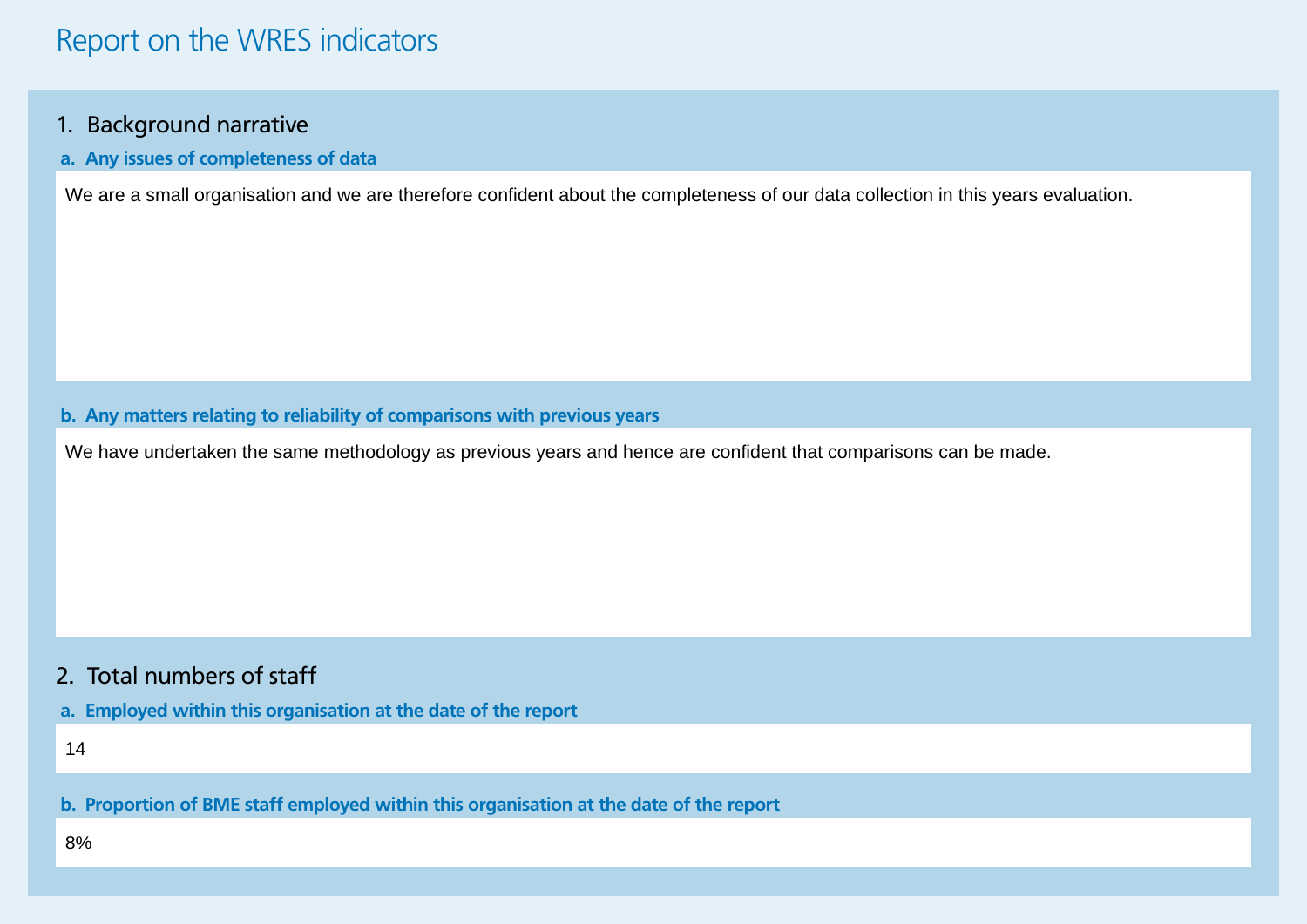### Report on the WRES indicators, continued

#### 3. Self reporting

**a. The proportion of total staff who have self–reported their ethnicity**

100%

**b. Have any steps been taken in the last reporting period to improve the level of self-reporting by ethnicity**

We have not experienced issues of self reporting within the organisation with 100% self reporting.

**c. Are any steps planned during the current reporting period to improve the level of self reporting by ethnicity**

N/A

#### 4. Workforce data

**a. What period does the organisation's workforce data refer to?**

April 2016 through April 2017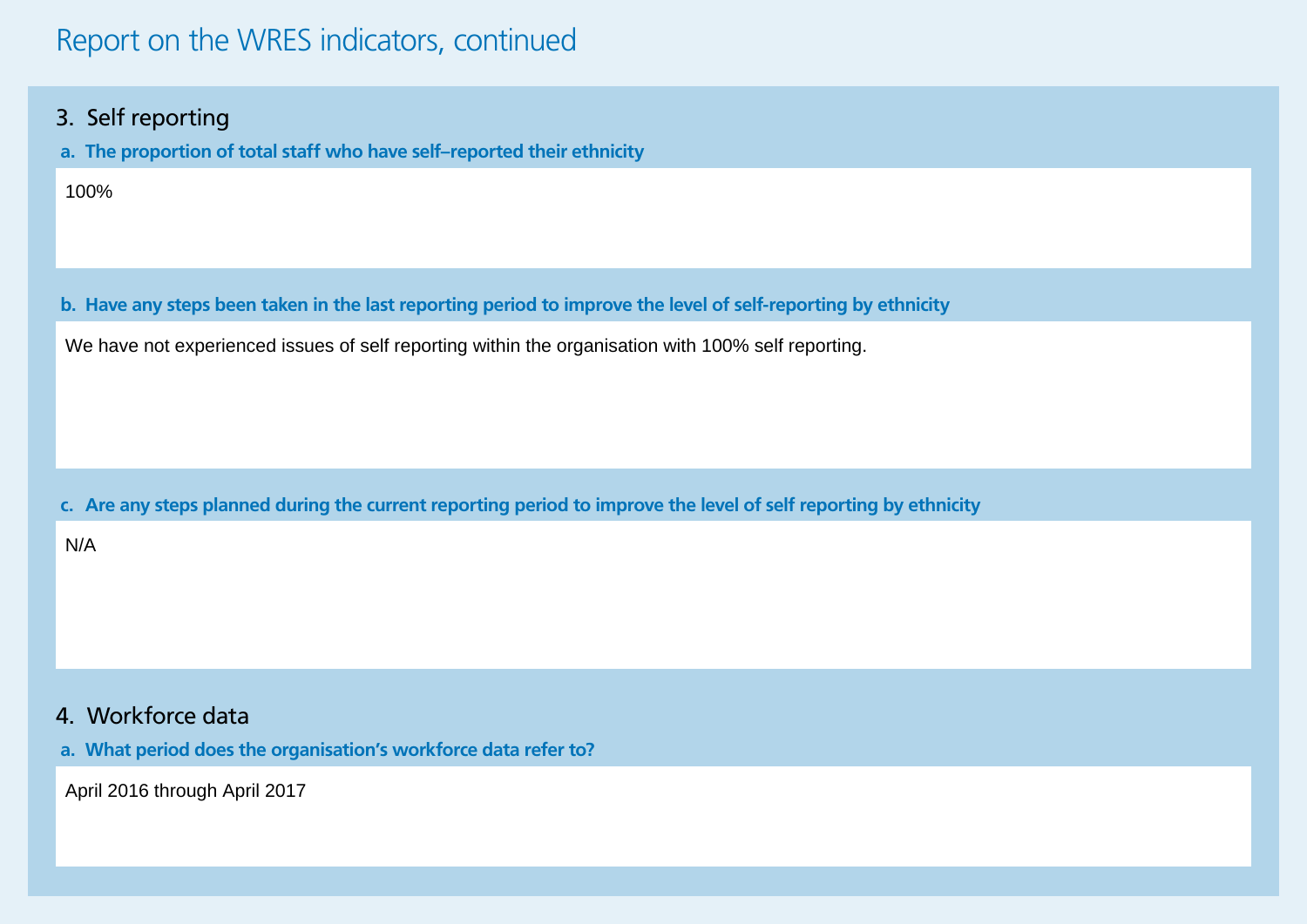### 5. Workforce Race Equality Indicators

Please note that only high level summary points should be provided in the text boxes below – the detail should be contained in accompanying WRES Action Plans.

|   | <b>Indicator</b>                                                                                                                                                                                                                                                                   | <b>Data for</b><br>reporting year                                      | <b>Data for</b><br>previous year       | Narrative - the implications of the data and<br>any additional background explanatory<br>narrative                                                                                                                                                                                           | Action taken and planned including e.g. does<br>the indicator link to EDS2 evidence and/or a<br>corporate Equality Objective                                                      |
|---|------------------------------------------------------------------------------------------------------------------------------------------------------------------------------------------------------------------------------------------------------------------------------------|------------------------------------------------------------------------|----------------------------------------|----------------------------------------------------------------------------------------------------------------------------------------------------------------------------------------------------------------------------------------------------------------------------------------------|-----------------------------------------------------------------------------------------------------------------------------------------------------------------------------------|
|   | For each of these four workforce<br>indicators, compare the data for<br><b>White and BME staff</b>                                                                                                                                                                                 |                                                                        |                                        |                                                                                                                                                                                                                                                                                              |                                                                                                                                                                                   |
|   | Percentage of staff in each of the<br>AfC Bands 1-9 and VSM (including<br>executive Board members) compared<br>with the percentage of staff in the<br>overall workforce. Organisations should<br>undertake this calculation separately<br>for non-clinical and for clinical staff. | Unable to release<br>this data                                         | NA Data collected<br>for baseline year | As a small provider organisation, percentage<br>BME workforce numbers are consistent with local<br>population.                                                                                                                                                                               | Percentage BME workforce numbers are<br>consistent with local population. The EDS is due<br>to be refreshed in 2017/18 and any applicable<br>objectives will reflect assessments. |
| 2 | Relative likelihood of staff being<br>appointed from shortlisting across all<br>posts.                                                                                                                                                                                             | Unable to<br>release this data -<br>no recruitment in<br>baseline year | NA Data collected<br>for baseline yea  | We do not currently routinely collect and analyse<br>this data, We are currently setting up system to<br>ensure this data is monitored and any themes are<br>addressed. FDS does have a Recruitment and<br>Selection Policy which has been through an<br>Equality Impact Assessment process. | Percentage BME workforce numbers are<br>consistent with local population. The EDS is due<br>to be refreshed in 2017/18 and any applicable<br>objectives will reflect assessments. |
|   | Relative likelihood of staff entering<br>the formal disciplinary process, as<br>measured by entry into a formal<br>disciplinary investigation. This indicator<br>will be based on data from a two year<br>rolling average of the current year and<br>the previous year.            | No formal<br>disciplinary cases<br>during this<br>reporting period.    | NA Data collected<br>for baseline year | This information is routinely collected and is very<br>closely monitored by HR and trends in the data<br>indicate that BME staff are not more likely to enter<br>formal disciplinary processes.                                                                                              | Percentage BME workforce numbers are<br>consistent with local population. The EDS is due<br>to be refreshed in 2017/18 and any applicable<br>objectives will reflect assessments. |
|   | Relative likelihood of staff accessing<br>non-mandatory training and CPD.                                                                                                                                                                                                          | 100% of all staff                                                      | NA Data collected<br>for baseline year | All staff access the same non-mandatory training<br>opportunities and access to CPD requirements                                                                                                                                                                                             | Percentage BME workforce numbers are<br>consistent with local population. The EDS is due<br>to be refreshed in 2017/18 and any applicable<br>objectives will reflect assessments. |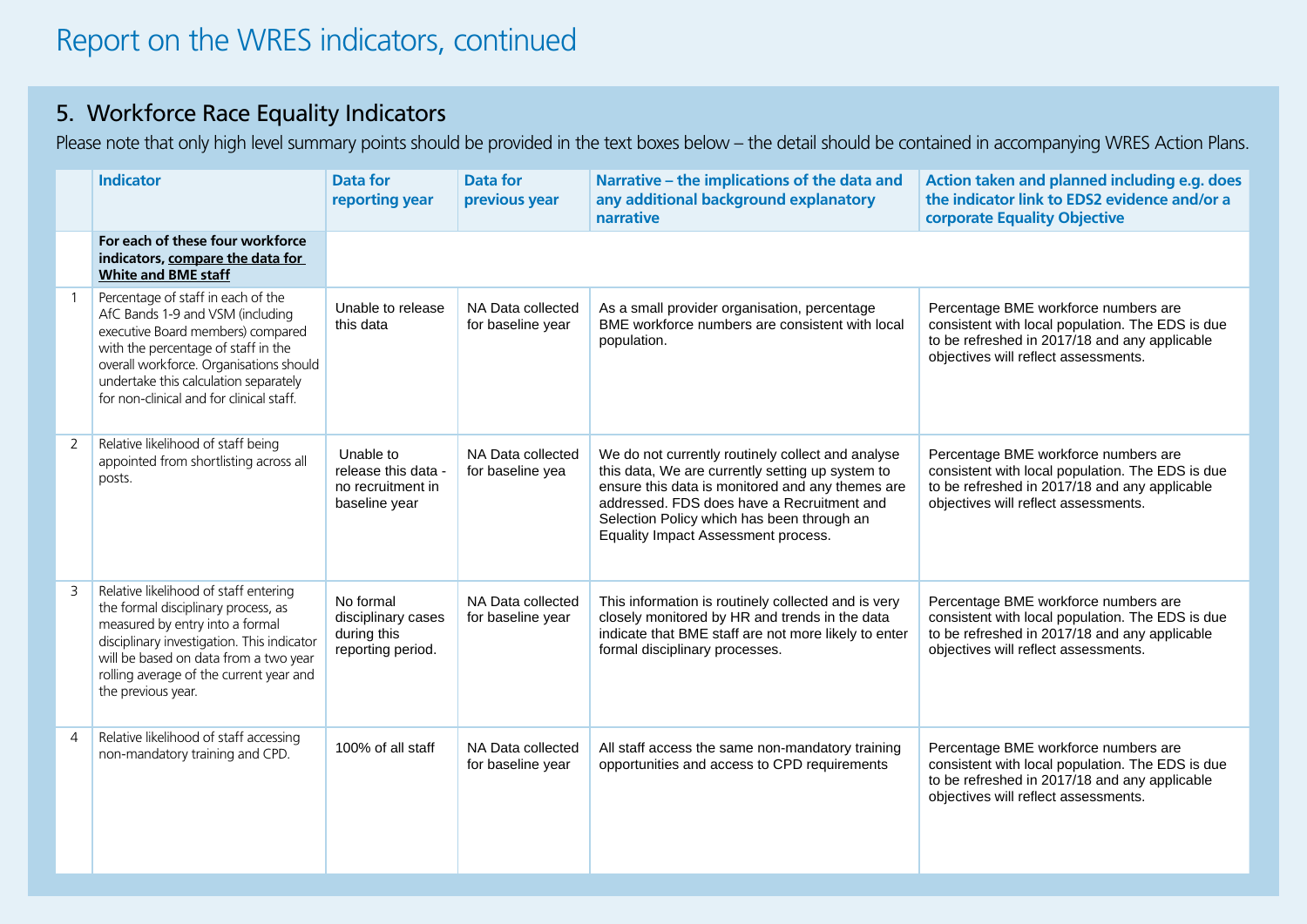## Report on the WRES indicators, continued

|                | <b>Indicator</b>                                                                                                                                                                     | Data for<br>reporting year     |                 | <b>Data for</b><br>previous year | Narrative - the implications of the data and<br>any additional background explanatory<br>narrative                                                                                                                                                                  | Action taken and planned including e.g. does<br>the indicator link to EDS2 evidence and/or a<br>corporate Equality Objective                                                      |
|----------------|--------------------------------------------------------------------------------------------------------------------------------------------------------------------------------------|--------------------------------|-----------------|----------------------------------|---------------------------------------------------------------------------------------------------------------------------------------------------------------------------------------------------------------------------------------------------------------------|-----------------------------------------------------------------------------------------------------------------------------------------------------------------------------------|
|                | <b>National NHS Staff Survey</b><br>indicators (or equivalent)<br>For each of the four staff survey<br>indicators, compare the outcomes of<br>the responses for White and BME staff. |                                |                 |                                  |                                                                                                                                                                                                                                                                     |                                                                                                                                                                                   |
| 5              | KF 25. Percentage of staff<br>experiencing harassment, bullying or<br>abuse from patients, relatives or the<br>public in last 12 months.                                             |                                | White Unable to | White NA                         | Staff survey data is being used for this indicator.                                                                                                                                                                                                                 | Percentage BME workforce numbers are<br>consistent with local population. The EDS is due<br>to be refreshed in 2017/18 and any applicable<br>objectives will reflect assessments. |
|                |                                                                                                                                                                                      |                                | BME Unable to   | BME NA                           | Due to the small numbers and in order to protect<br>confidentiality we are not able to report this data.<br>We are currently considering the best way to<br>collect and monitor the data for this indicator.                                                        |                                                                                                                                                                                   |
| 6              | KF 26. Percentage of staff experiencing<br>harassment, bullying or abuse from                                                                                                        |                                | White Unable to | White NA                         | Staff survey data is being used for this indicator.<br>Due to the small numbers and in order to protect<br>confidentiality we are not able to report this data.<br>We are currently considering the best way to<br>collect and monitor the data for this indicator. | Percentage BME workforce numbers are<br>consistent with local population. The EDS is due<br>to be refreshed in 2017/18 and any applicable<br>objectives will reflect assessments. |
|                | staff in last 12 months.                                                                                                                                                             | BME                            | Unable to       | BME NA                           |                                                                                                                                                                                                                                                                     |                                                                                                                                                                                   |
| $\overline{7}$ | KF 21. Percentage believing that trust<br>provides equal opportunities for career<br>progression or promotion.                                                                       |                                | White Unable to | White NA                         | Staff survey data is being used for this indicator.<br>Due to the small numbers and in order to protect<br>confidentiality we are not able to report this data.<br>We are currently considering the best way to<br>collect and monitor the data for this indicator. | Percentage BME workforce numbers are<br>consistent with local population. The EDS is due<br>to be refreshed in 2017/18 and any applicable<br>objectives will reflect assessments. |
|                |                                                                                                                                                                                      |                                | BME Unable to   | BME NA                           |                                                                                                                                                                                                                                                                     |                                                                                                                                                                                   |
| 8              | Q17. In the last 12 months have you<br>personally experienced discrimination<br>at work from any of the following?<br>b) Manager/team leader or other<br>colleagues                  |                                | White Unable to | White NA                         | Staff survey data is being used for this indicator.<br>Due to the small numbers and in order to protect<br>confidentiality we are not able to report this data.<br>We are currently considering the best way to<br>collect and monitor the data for this indicator. | Percentage BME workforce numbers are<br>consistent with local population. The EDS is due<br>to be refreshed in 2017/18 and any applicable<br>objectives will reflect assessments. |
|                |                                                                                                                                                                                      |                                | BME Unable to   | BME NA                           |                                                                                                                                                                                                                                                                     |                                                                                                                                                                                   |
|                | <b>Board representation indicator</b><br>For this indicator, compare the<br>difference for White and BME staff.                                                                      |                                |                 |                                  |                                                                                                                                                                                                                                                                     |                                                                                                                                                                                   |
| 9              | Percentage difference between<br>the organisations' Board voting<br>membership and its overall workforce.                                                                            | Unable to release<br>this data |                 | <b>NA</b>                        | The management team BME representation, is<br>consistent with the local population.                                                                                                                                                                                 | Percentage BME workforce numbers are<br>consistent with local population. The EDS is due<br>to be refreshed in 2017/18 and any applicable<br>objectives will reflect assessments. |

Note 1. All provider organisations to whom the NHS Standard Contract applies are required to conduct the NHS Staff Survey. Those organisations that do not undertake the NHS Staff Survey are recommended to do so, or to undertake an equivalent.

**Note 2.** Please refer to the WRES Technical Guidance for clarification on the precise means for implementing each indicator.